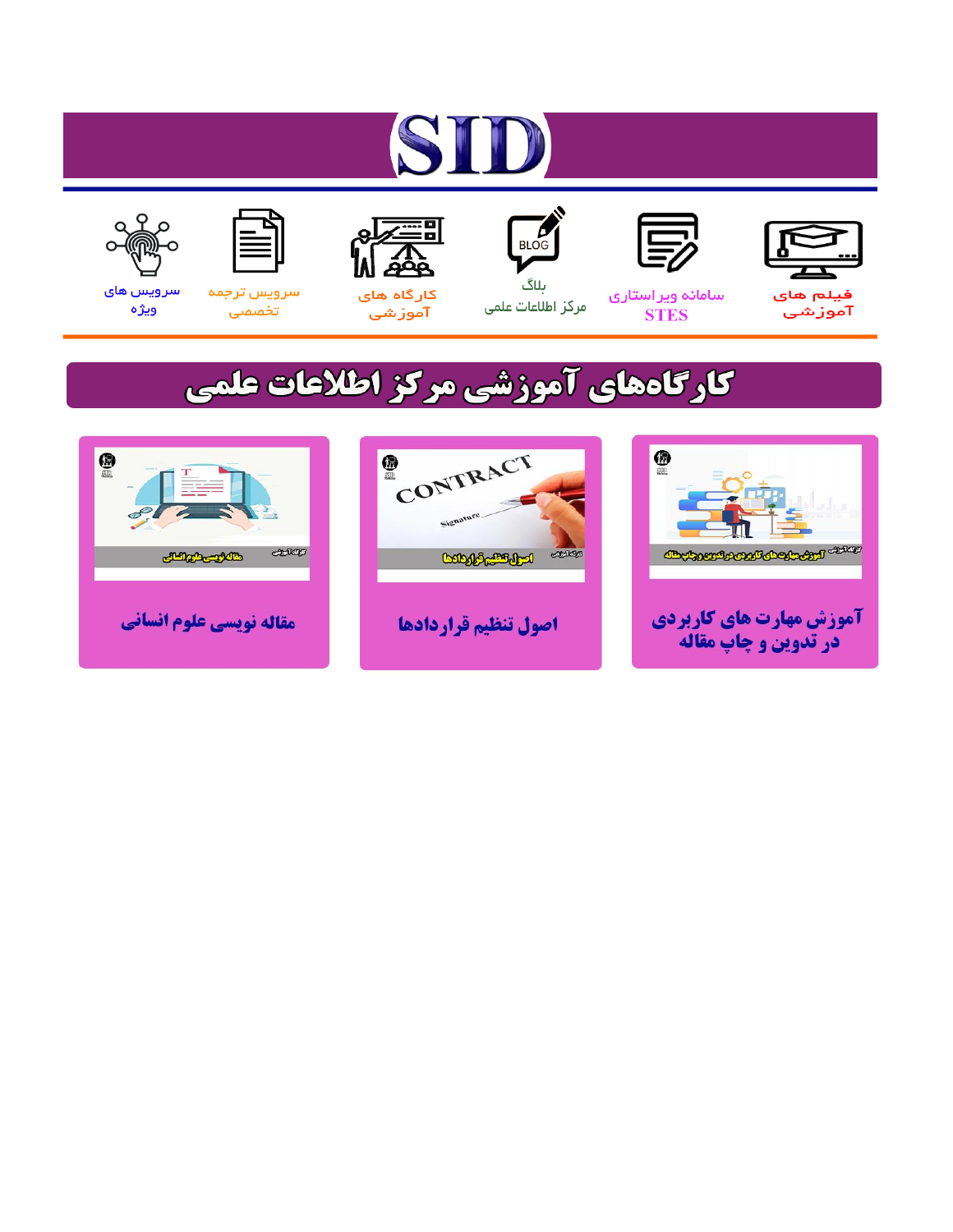

# **A New Approach for Quantification of 3D Cardiac Wall Motion Tracking Using Active Mesh**

S. Kermani, M.H.Moradi, H. Abrishami Moghadam and H. Saneei

*Abstract***—We present a new approach to analysis the deformation of the left ventricle of the heart based on active mesh model that gives a compact representation of a set of points in a 3-D image. It is composed of topology and geometry of the object and associated elastic material properties. The method is image modality independent. The results of evaluation on a four set of image sequence reported in this paper clearly demonstrate the effectiveness of the algorithm.** 

# I. INTRODUCTION

**EXERCT ANTIVE SET ASSEMBLY THE SET AND THE SET AND THE SET AND THE SET AND THE SET AND THE SET AND THE SET AND THE SET AND THE SET AND THE SET AND THE SET AND THE SET AND THE SET AND THE SET AND THE SET AND THE SET AND TH** ccording to World Health Organization (WHO), at least **A** ccording to World Health Organization (WHO), at least 20 million people survive heart attacks and strokes every year. Around the world death from heart diseases each year contributes to nearly one-third of global deaths [1]. The Cardiac wall motion is a sensitive indicator of many types of heart disease, such as ischemia. Regional dynamic characterization of the heart wall motion is necessary to isolate the severity and extent of diseases. Quantitative characterization of this motion is essential for the accurate diagnosis and treatment of heart disease. Thus, many studies have been carried out to correlate the dynamic characteristics of the heart with a priori knowledge of various cardiac pathologies. Magnetic resonance imaging (MRI) technology can now provide time varying intrinsic three dimensional images of the heart with excellent contrast, spatial resolution and reasonable temporal resolutions. While, there are rapid ongoing advances in this technological and applications areas, cardiac MRI is still largely a "niche" imaging method that has not been widely adopted as a clinical tool yet [2]. But, more sophisticated quantitative analysis of myocardial dynamics may improve the accuracy in the estimation of myocardial injury.

The specificity of current various cardiac imaging modalities does not allow using alone conventional techniques for motion study like block-matching or optical flow with proper precision [3]. Various models have been introduced previously to study heart wall dynamics. A pseud-3D dimensional active contour model has been used for segmentation volume representation of the heart in a cardiac cycle in [4], [5]. However, these models are not able to do point-wise tracking. In the last few years, many approaches have been proposed to analyze images and extract parameters techniques based on spatio-temporal geometric models have received considerable attention [7]. Deformable models are well suited for this image analysis task [8]. The mathematical foundations of deformable models represent the confluence of geometry, physics, and approximation theory. Geometry serves to represent object shape, physics imposes constraints on how the shape may vary over space and time, and optimal approximation theory provides the formal underpinnings of mechanisms for fitting the models to measured data [9]. The Active mesh among these models permits a large number of degrees of freedom to the object [8]. It has the ability to merge Continuum mechanical constrains and many rules in cardiac wall motions. Alternatively, mesh based algorithms were introduced to segment and track 3D structures in MRI cardiac images [3], [4], [6]. The mesh based tracking methods previously introduced were presented in 2 or Pseudo 3 dimensional space. In our pervious works [10], [11], we presented algorithms for point-wise tracking and analysis of cardiac motion based on 3D active mesh model. But there are several shortcomings in this approach which we try to solve and develop. In this paper these limitations are described and then we propose a new approach to solve and validate them.

# II. METHOD

At first, the study on elements which is created by Refined Constrained Delaunay Tetrahedralizations (DCTs) algorithm shows that 40% of elements are between Epicard layer and its surrounding cube and 20% of them are in left ventricular cavity. These elements, according to their nodes are unable to be tracked which impose high Calculation Costs to solve the problem. The cost is extremely raised when the number of elements is increased. For example the calculation time table for an image sequence with a single change in reference frame form ES to ED is as following.

S.Kermani is PhD student of Amirkabir University of Technology, Tehran, Iran (corresponding author to provide phone+98 310 7346 Or+98 311 7922474 ; e-mail *kermani@med.mui.ac.ir*).

M.H.Moradi, is with Faculty of Biomedical Engineering (AUT BME) Amirkabir University of Technology,424 Hafez Ave., Tehran, Iran (E-mail: mhmoradi@aut.ac.ir).

H. Abrishami Moghadam is with BioMedical Engineering Department in Electrical Faculty of K.N.Toosi University of Technology (e-mail moghadam@saba.kntu.ac.ir).

Saneei, Hamid is with the Internal medicince Department, Isfahan University of Medical Sciences, Isfahan, Iran (e-mail: saneei@med.mui.ac. ir).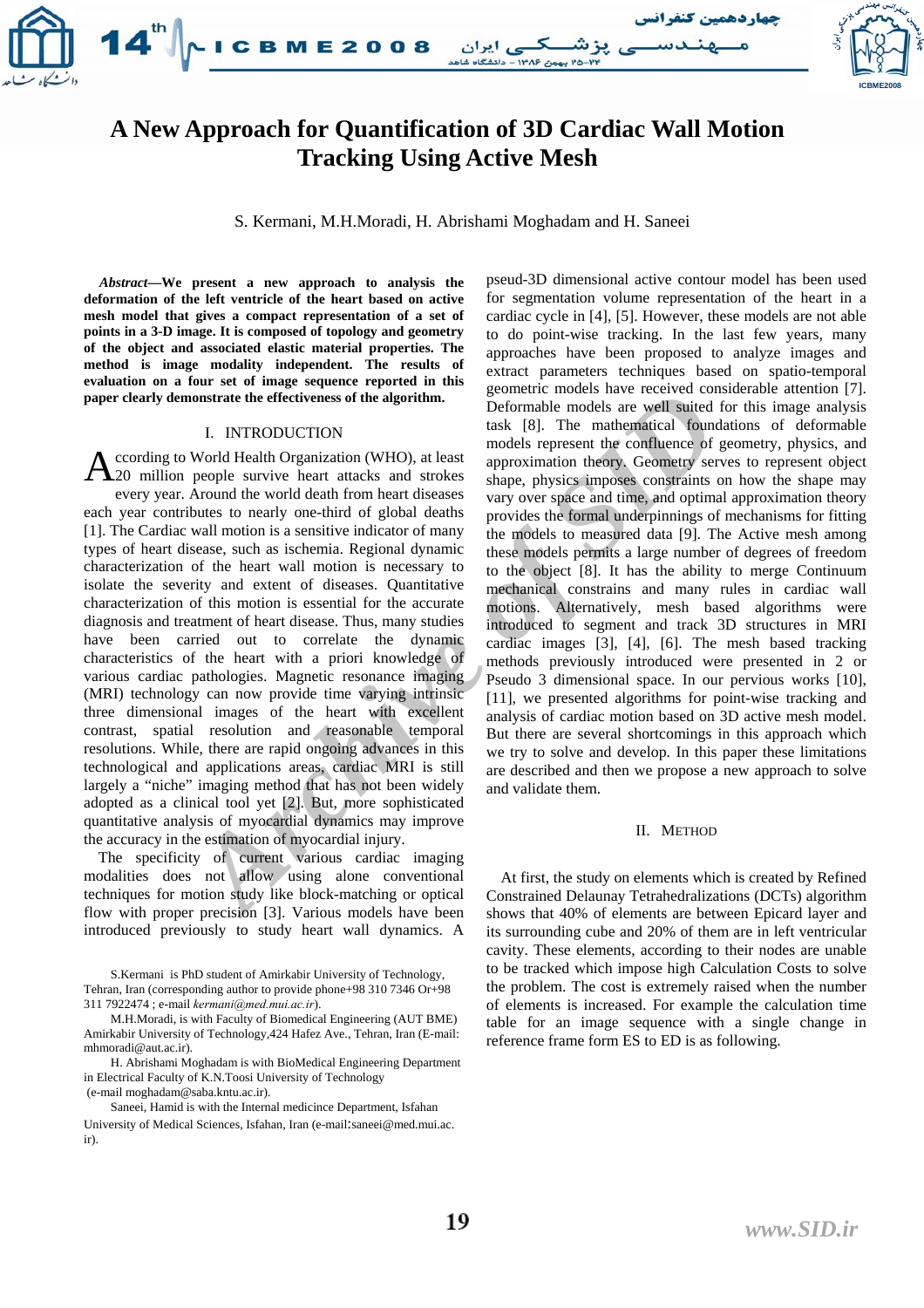

IN OUR PERVIOUS WORK RUNNING TIME AND MESHING CONFIGURATION FOR TWO REFERENCE FRAME : ES, ED.

|              | Algorithm  | # Mesh | # Mesh |
|--------------|------------|--------|--------|
|              | Time (sec) | EL E   | Node   |
| Ref: ED      | 22412      | 12871  | 1144   |
| Ref: ES      | 3447       | 8353   | 493    |
| Ratio $(\%)$ | 650        | 154    |        |

The cost is 6.5 times higher for a 2.3 times increase in the number of nodes.

Secondly, we could not use the segmentation results in sparse field estimation. Hence much of the information obtained from segmentation is ignored. Third, in the stage of tracking the points on the surfaces from one frame to the next, these points are not corresponding confidently. While, determining correspondence points there are various confidence measures. Applying these points with identical weight in regularization, results in various errors. Fourthly, rounding the segmentation results in our point-wise tracking is also another source for error. Finally, a possibly better solution would be to incorporate some knowledge of the contraction/relaxation of cardiac muscles during the cardiac cycle. It is possible to manage the deformation of the heart and the imposed mechanical properties of the model by partitioning the systolic and diastolic phase.

# *A. Improvements desired in motion tracking by the active mesh*

*Archive Sophing the points with identical consideration* in the points of the consideration results in our point-wise tracking one and optimized in size and the summatation results in our point-wise tracking one and optim By defining and applying a suitable template which covers the left ventricular (LV) muscles environmentally it is possible to reduce the representative elements by 60% (Section B). In order to use the segmentation results completely establishing correspondence of the correspondence points is performed considering the contouring data (Section C). For each pair of correspondence point a confidence measure is determined and used in proposed weighted regularization. Smoothing surface and Rounding noise is eliminated by using Nonshrinkage Gaussian smoothing filter [6]. Usage of initial information of cardiac wall motion phasing is stated in Section D. The procedure of Algorithm comprises the following steps:

1) ROI is selected. 2) ES and ED frame and their interval is selected by user which would be used in partitioning. 3) A suitable frame for making template as the reference frame is selected by the user. 4) After formation of a suitable template for tetrahedralization and meshing it, the refinement of constrained Delauny is used [12]. 5) Cubic spline interpolation is used to convert the voxels to cubic elements for correspondence point procedure. 6) The epi/endocard contour data together with data image set are interpolated and the reference template is partitioned in order to make the dense field estimation possible by enforcing appropriate mechanical properties for each frame which results in a higher performance regularization.

TABLE I CONSIDERING Considering that the mechanical specification model of the heart tissue is different in contraction and relaxation [13].

# *B. Segmentation of the Left Ventricle*

The left ventricle on all slices in all frames is segmented interactively by the proposed Algorithm [14]. The method is also based on the concept of deformable models, but extended with an enhanced and fast edge detection scheme that includes temporal information, and anatomical a priori information.

The left ventricular model used in this approach is a timeresolved mesh representation of the LV as an open 'cone', sliced along the cone's long axis with an equal number of points in each slice. The number of points in each slice contour is 80.

# *C. Creating Template*

The mesh generated from the Delaunay triangulation of a general point set is not only a good mesh, but also a unique one and optimized in size and the number of elements. Therefore we use its geometrical representation to make the template. The procedure of creating template comprises the following steps:

1) Creating new contours from segmentation results according to (1).

$$
X = X + sign(X_c - X) \quad \text{for Surroundig EpicardLayer}
$$
\n
$$
X = X - sign(X_c - X) \quad \text{for SiegeEndocardLayer}
$$
\n
$$
(1)
$$

Where  $X = [x_i, y_i, z_i]$   $X_c$ : endo/epicardial centroid

2) Smoothing by Non-shrinkage Gaussian smoothing filter [6]. 3) 3D delauny triangularization for geometrical representation of the LV cavity wall. 4) Creating a general point set to satisfy both non-collinearity and noncosphericity assumptions. 5) refined constrained Delauny tetrahedralization.

The great advantage of the template is the tangent covering of the whole LV muscle then all edge points are in the template. Thus the tracking becomes easy by decomposing the template into tetrahedral elements.

# *D. Obtaining initial displacement data, Spares Field*

For establishing the correspondence points on epicardial and endocardial contours, we do a weighted correlationbased search only for the points that are on the edge of the 3D epi/endocard in the next frame which have the opportunity to correspond to their previous frame point. The details can be described in the following procedure:

1) Calculate the 3D gradient of current frame image by Soble operator. 2) Determine gradient direction. 3) According to discrete gradient directions, the 3D space around each point is divided into 13 volumic sectors. Therefore, specify major directions and for each direction is defined a 7×7×7 mask. That can be called *direction mask*. 4) For every candidate point: impose its direction mask to a  $7\times7\times7$  window centered at the candidate point in the next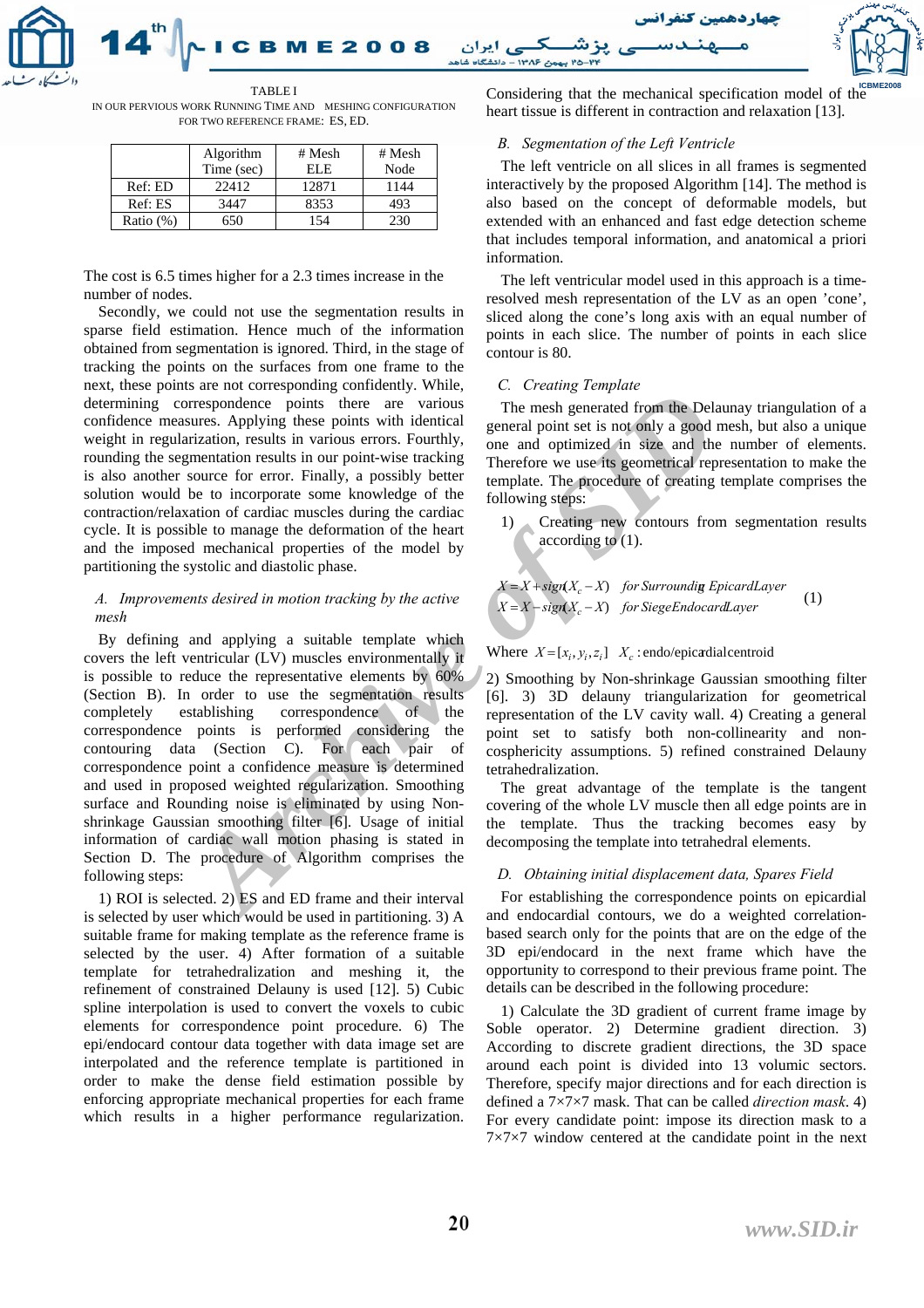

frame due to enhancing/enhancement the edge. 5) We correlate a 3×3×3 window centered at the fiducial point in the current frame with the windows from step 4 and 5. The point which gives the maximum cross correlation value is chosen as the corresponding point in the next frame. Then estimate displacement vector measurement  $B_i$  from that. 6) The maximum cross correlation value is chosen as confidence measure  $(C_i)$ .

**CBME2008** 

#### *E. Estimation of Dense Field*

Given a set of displacement vector measurements *B* and confidence measures C from previous stage, let  $T = \{V, F\}$ 

be a tetrahedral defined over the template, where  $F$  is a set of tetrahedral and *V* is a set of its vertices.

#### *F. Formulation of the Kinematic Model*

*Archiman solution*<br> *Archive since the state of the signals and solution* was set to 0.4 for both. By choosin<br>
bechanical models have been used to was set to 0.4 for both. By choosin<br>
specifies and also for cardiac wall Continuum mechanical models have been used to regularize ill-posed problems in many applications in medical imaging analysis and also for cardiac wall motion tracking. The active elastic model is designed to reduce bias in deformation estimation and to allow the imposition of proper priors on deformation estimation problems that contain information regarding both the expected magnitude and the expected variability of the deformation to be estimated. From finite element theory [10], the strain energy associated with a thin plate is given by (2).  $\varepsilon$  is the strain energy.

$$
\varepsilon = \frac{1}{2} U^{T} K U \quad U = [. . d\mathbf{x}. \quad . d\mathbf{y}. \quad . d\mathbf{z} \quad j = 1, 2, \quad N \quad (2)
$$

Where  $U$  a vector of elementary deformations is,  $i$  s the number of vertices and  $K$  is the stiffness matrix. The stiffness matrix (similar to the stiffness constant of a spring) may be assembled from elementary stiffness matrices associated with each tetrahedral element [11].

The stiffness matrix is then given by:

$$
K = \sum_{eq} K e \qquad K_e = V_e B^T D B \tag{3}
$$

 $K_e$  is the element stiffness matrix and  $V_e$  is the volume of the element. B is a  $6\times12$  matrix with constant elements defined by the coordination of the vertices of tetrahedral. D is a  $6\times12$  matrix defined by the material properties of the deforming body. The matrix D takes the form [11]:



Where  $E_f$  is fiber stiffness and  $E_p$  is cross fiber stiffness and  $v_p$ ,  $v_p$  are the corresponding Poisson's ratios of them and  $G_f$  is the shear modulus across fiber  $(G_f \approx E_f/(2(1+v_{fp})))$ . The fiber stiffness was set to be 3.5 times greater than cross fiber stiffness. Poisson's ratio was set to 0.4 for both. By choosing  $E_f = .05$ ,  $E_p$  and  $G_f$ were calculated. For estimation of the displacement vectors of N Vertex  $U$ , we are integrating the data and model terms in

$$
\arg\min_{\mathbf{U}} \left\{ \sum_{i=1}^{M} \lambda_i^2 \| d_i - \delta_i \|^2 + \lambda_G \mathbf{U}^T \mathbf{K} \mathbf{U} \right\} \tag{5}
$$

 $\hat{d}_i \& \delta_i$  are the displacement vector estimation and measurements of point  $(x_i, y_i, z_i)$  respectively  $\lambda_i$ ,  $\lambda_G$  is *ith* and global regularizing factor. Importance of regularizing term and the *data* term is tuned by  $\lambda_i^2 = c \cdot d_i$ , *ith* estimated displacement vector, is computed by linear interpolation from neighbouring elementary deformation vectors using (6). For a fiducial point P in the tetrahedron (figure1)

 $\Delta P_k P_l P_m P_n$ , the deformation function  $d(x, y, z)$  is calculated by (6).



Fig. 1. A fiducial point P in the tetrahedron: linear interpolation(6).

$$
d(x, y, z) = g_k(x, y, z)D_k + g_l(x, y, z)D_l + g_m(x, y, z)D_m + g_n(x, y, z)D_n
$$
  
where  $D_i = (dx_i, dy_i, dz_i)$  the Vertex *i*th

*gi* is the ratio volume of tetrahedron fiducial point P and other points except *ith* point to volume  $\Delta P_k P_l P_m P_n$ . The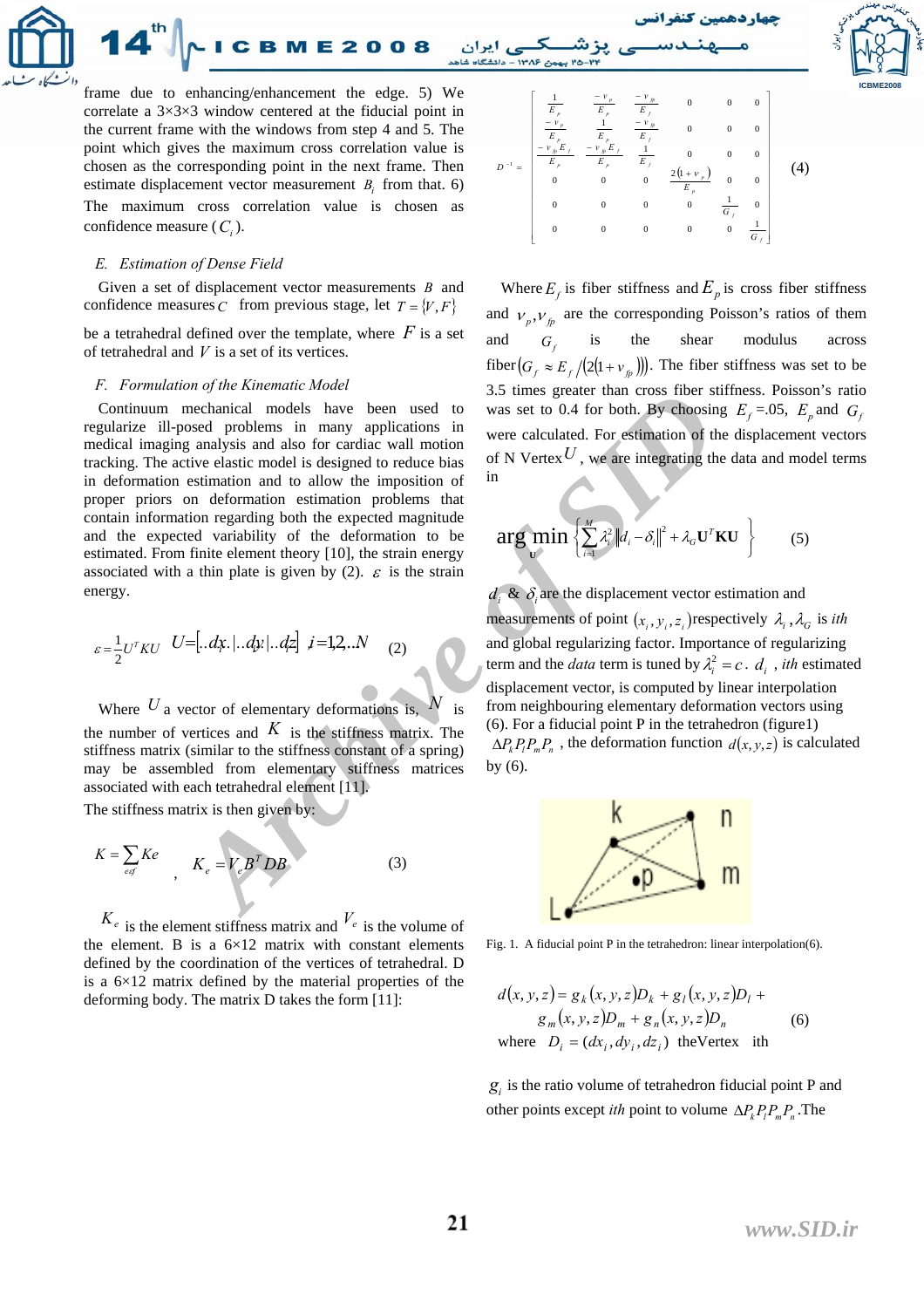

above minimization  $(5)$  is seen to be equivalent to the configuration representing one of 60 phases in the cardiac minimization (7).

$$
\min_{U} \left\{ \left\| \lambda A U - \lambda B \right\|^2 + \lambda_G U^T K U \right\} \text{where}
$$
\n
$$
\lambda = [\dots \lambda_i \dots]
$$
\n
$$
A = \begin{bmatrix} Q & 0 & 0 \\ 0 & Q & 0 \\ 0 & 0 & Q \end{bmatrix}, \quad Q_{ij} = \begin{cases} g_j(x_i, y_i, z_i), & j = \{k, l, m, n\} \text{ if } \\ (\hat{x}_i, \hat{y}_i, \hat{z}_i) \in \Delta P_k P_l P_m P_n \\ 0 & \text{, otherwise} \end{cases}
$$
\n
$$
B = [\dots \hat{\alpha}_i \dots | \dots \hat{\beta}_i \dots | \dots \hat{\alpha}_i \dots ]^{\text{T}}, \quad \delta_i = (\hat{\alpha}_i, \hat{\alpha}_i, \hat{\alpha}_i, \hat{\alpha}_i) \quad i = 1, \dots M
$$
\n(7)

The solution to (5) is (7), which gives the displacement of all vertices of the mesh. And then by linear interpolation, the displacement of all pixels of the images will be obtained.

#### III. RESULTS

It is shown that the changes in motion parameters (path length and wall thickening measures) between baseline and post-infarct data are indicative of the myocardial function, and these changes can be used to diagnose the location and extent of myocardial injury, which is validated using post mortem TTC staining technique [6]. The path length of any surface point is the sum of the magnitudes of all displacement vectors of that point over the cardiac cycle, and it measures the overall motion of the point. Wall thickness is defined as the thickness along a radial spike from the endo/ epicardial center.

Wall thickening is defined as  $(8)$ :

$$
\tau' = \frac{\tau_{ED} - \tau_{ES}}{\tau_{ED}}
$$
\n(8)

Where  $\tau_{ED}$  and  $\tau_{ES}$  are the thickness of the LV wall at ED and ES.

For evaluation of this proposed Algorithm, we used four image sequences, two real (a volunteer and a patient) and two synthetic groups. We reconstructed the deformation field within the myocardium between end-systole and enddiastole for them. Then, two in vivo measures (path length and wall thickening) computed from the algorithm derived trajectories and were compared to those obtained from analytical model of CMRI simulator. Finally, the trajectories which were obtained in two ways (estimated and analytical) were compared.

# *A. Synthetic Sequence CMRI*

We use a computational simulator to generate two set of Gradient Spine Echo Synthetic image sequence. The simulator incorporates a parametric model of Leftventricular motion due to [15], [16] and applies it to a confocal prolate spherical shell, resembling the shape of the left ventricle. The model can be made to assume a cycle. The inverse motion map analytically, allowing pointwise correspondences to be made between two points at any two times. We simulate a gradient-echo CMRI imaging sequence using intersects model with the plane at arbitrary orientations. In three dimensions, a true motion is output so that motion estimation algorithms can be compared against the truth *.* We contaminated these images with normally distributed random noise in the determined SNR. Another imaging sequence is generated the same but mechanical parameters are changed in the lateral basal region as a simulation of akinetic region area.

The specification of *confocal prolate spherical shell model* is:

$$
x = \delta \sinh \lambda \sin \eta \cos \varphi
$$
  
\n
$$
y = \delta \sinh \lambda \sin \eta \sin \varphi
$$
  
\n
$$
z = \delta \cosh \lambda \cos \eta
$$
  
\nwhere  $\delta = 5$ ,  $\lambda = 0.4:0.6$   
\n $0 \le \eta \le 120$   $0 \le \varphi \le 360$  (9)

III. RESULTS<br> *Archive Sin psin p*<br>
that the changes in motion parameters (path<br>
the changes in motion parameters (path<br>
are indicative of the myocardial function,<br>
are indicative of the myocardial function,<br>
are indicati According to the LV wall volume is constant and almost equal 100  $cm^3$  and the LV cavity volume is changed from 60 to  $120 \, \text{cm}^3$  during a cardiac cycle. The image sequence is  $64 \times 64 \times 60 \times 64$  and its resolution is 1.1mm in the 3D. The spatial and temporal dimension is decreased to 64×64×15×12 like the standard CMRI sequence. Table 2 is the comparison between dense motion fields provided by Algorithm with its Analytical value. You see MSE value versus SNR value. It seems that the proposed approach is robust. Despite of the refined meshing object, the running time of Algorithm is 1/3 of our previous Algorithm [11] due to elimination of redundancy nodes and elements outside the cardiac wall.

In Figure 2, Bulls eye of normalized path-length estimated motion field (right) and the Analytical values (Left) of two synthetic image sequences in entire cardiac cycles is shown. The akinetic region completely detected and there are significant differences between the values of the base and akinetic area (yellow in basal ant. lateral and basal ant.) .The extraction of motion field is also robust to noise. Figure 3 is the MSE of motion field vs. frame where the mean value of all frames is  $0.85\% \pm 0.4$  for zero SNR.

TABLE II ESTIMATED DENSE MOTION FIELDS COMPARE WITH THEIR ANALYTICAL FIELDS .

| <b>SNR</b>         |       |       | 10   | 20   |
|--------------------|-------|-------|------|------|
| Mean<br>$Err$ (%)  | 0.845 | 0.816 | 0.77 | 0.78 |
| Running<br>Time(s) | 878   | 815   | 810  | 811  |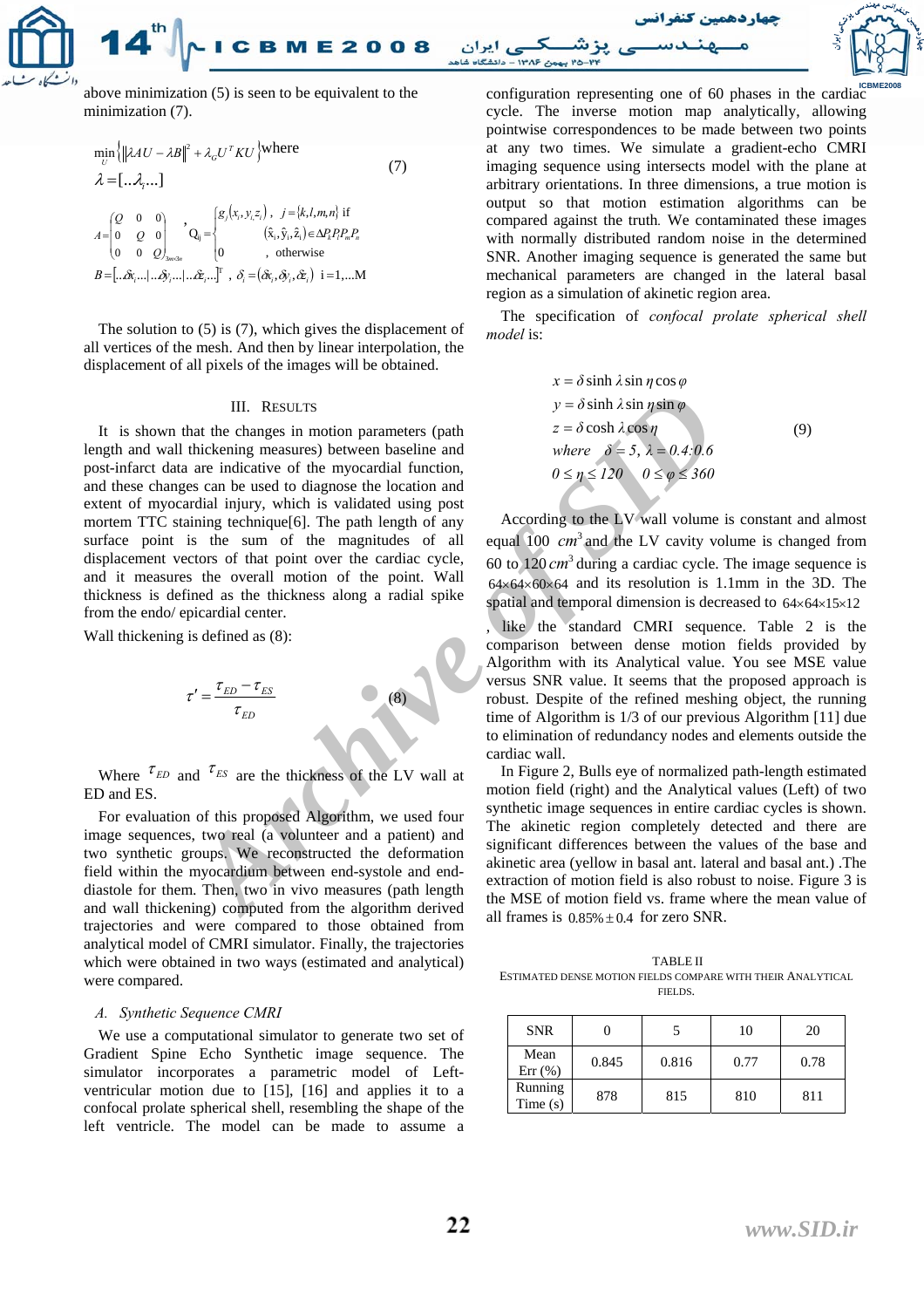**CBME2008** بن ۱۳۸۶ – دلنشگاه شاهد



Fig. 2. Comparison between normal (down) and abnormal (up) Bulls eye of normalized Path Length. (1 through 8 are lat, ant ,sept and inf regions respectively.)



Fig. 3. RMS Errors for Synthetic Image Sequences in two SNR levels.

# *B. Real Sequence*

 The result of evaluation on two set of Gradient-Echo images is given in this section. MR imaging was performed on a Symphony Siemens 1.5 Tesla scanner. Short-axis images through the left ventricle were obtained with the turboGSE cine technique using the following parameters:  $TR = 43.44 \text{ms}, TE = 1.59 \text{ ms}, FA = 53^{\circ}, SL = 5 \text{mm}, the$ protocol Name is tf2d20\_12Slices\_ shph\_12bh. With this protocol, Short breath-hold scans and multi slice applications in one breath-hold are possible. The contrast is a function of  $\frac{T1}{T2^*}$  and independent of TR. The two set data contain 16/21 frames per cardiac cycle, each frame containing 10/ slices with an in-plane resolution of

 $0.73/0.97$ mm× $0.73/0.97$ mm. The data refers to volunteer/patient. In Figure 4, the MRI cardiac data of a volunteer is shown. In these images, the region containing the left ventricle is selected hence the size of the image matrix is reduced to 128×128. In Figure 5, the result of template of the left ventricle wall for the ED phase of cardiac cycle is shown. In Figure 6, the result of tracking the left ventricular wall by active mesh algorithm is shown. The results show that the algorithm can track the cardiac motion in all 3 dimensions with acceptable accuracy. In Figure 7, the result of trajectory of a set of points is seen in 2D. The result of normalized and compensated path-length and wall thickening in 8 regions for patient's data set shows a significant reduction in abnormal regions. These results are matched with those obtained from the patient's thallium scan modalities.

**ICBME2008** 



Fig. 4. The MRI Cardiac Data of a Volunteer.



Fig. 5. The Template of the Left Ventricle Wall for the ED Phase of Cardiac Cycle.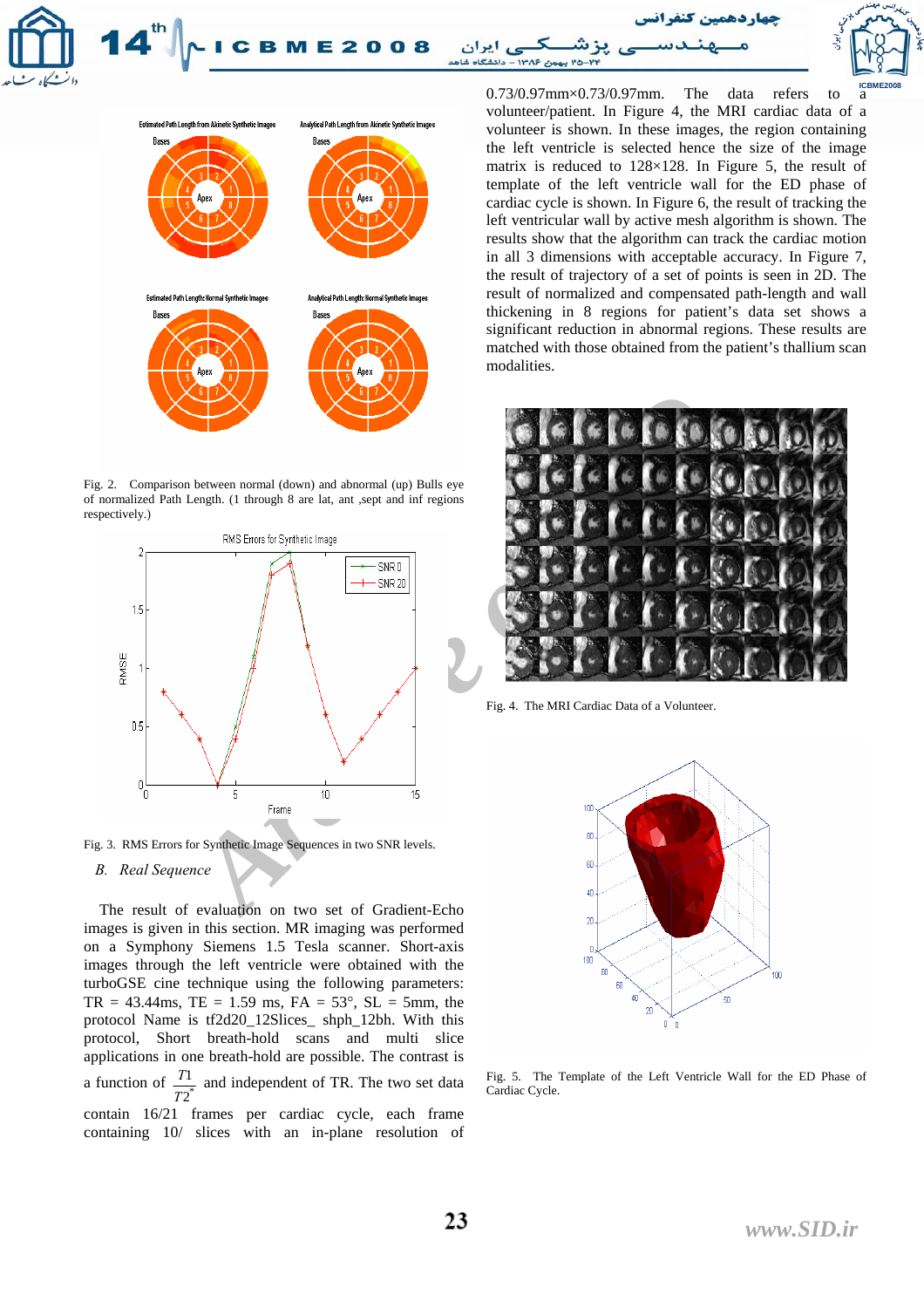



Fig. 6. Result of the Left Ventricular Wall Tracking by our Algorithm.



Fig. 7. The Trajectory of a Set of Myocardial Points mapped in 2D.

# IV. DISCUSSION AND CONCLUSION

In this paper we have presented a new method for tracking the motion of the myocardium in the LV using active Mesh. The active mesh model is a generalization of the original elastic model which penalizes deformations away from a preset value as opposed to simply all deformations. We reconstructed the deformation field within the myocardium for one volunteer and one patient and two synthetic data sets. Experiments were performed on those clearly demonstrate the effectiveness of our algorithm for extracting motion parameters. The tracking algorithm is very fast and robust. it may be used for extraction and analysis of the full four-dimensional deformation field within the myocardium of the LV. To do this we make use of short-axis (SA) images of the LV.

Further and future research involves assessment and improvements of the tracking software for larger data sets

are foreseen. Some works are in progress to integrate cardiac muscle nonlinearity into our model. In addition, we plan to combine the present correlation-based search method with shape-based tracking method which seems to be better choice for perpendicular and tangential motion estimation.

#### V. ACKNOWLEDGEMENTS

Isfahan MRI Center, for kind cooperation in cardiac image acquisition.

#### **REFERENCES**

- [1] World Health Organization (WHO), *cardiovascular disease: prevention and control*.
- [2] Axel, L. 2004. *"CARDIAC MRI ".Biomedical Imaging: Macro to Nano*, IEEE International Symposium on 15-18 April P.1212 - 1214 Vol. 2.
- [3] Lautissier J., Legrand L., Lalande A., Walker P., Brunotte F., 2003*." Object tracking in medical imaging using a 2D active mesh system"* , Proceedings of the  $2.5 \sim$  Annual International Conference of the IEEE BMBS Cancun, Mexico September P 17-21.
- [4] Paragios N., 2003. *A level set approach for shape-driven segmentation and tracking of the left ventricle*, IEEE Trans. Med. Imag. Vol.22 P 773–776.
- [5] Abrishami Moghaddam H., Lerallut J.F., 1998. *Volume Visualization of the Heart Using MRI 4D Cardiac Images*. Journal of computing and information technology, Vol. 6, P 215–228.
- [6] Shi P., Sinusas A.J., Constable R.T., Ritman E., and Duncan J.S., 2000. *Point-Tracked Quantitative Analysis of Left Ventricular Surface Motion from 3-D Image Sequences*, IEEE Trans. Med. Image, Vol. 19, P 36–50.
- [7] Frangi A, Niessen W, Viergever M., 2001. Three*-dimensional modeling for functional analysis of cardiac images: A review*. IEEE Trans. on Medical Imaging 20 ; p 2-25.
- [8] Montagnat J, Delingette H., Ayache N., 2001. *"A Review of Deformable Surfaces: Topology, Geometry and Deformation"*, INRIA, INSA Lab Report.
- [9] McInerney Tim and Terzopoulos Demetri, 1996.*,"Deformable Models in Medical Image Analysis: A Survey Medical Image Analysis"*,  $1(2):91-108$ .
- [10] Mosayebi P., Abrishami Moghaddam H., and Giti M., 2006. *A Fully 3D Active Mesh Model for motion Tracking in Cardiac MRI"* MICCAI workshop, vol. 1, P 131-138.
- [11] Jamali Dinani F.,Mosayebi P.,Abrishami Moghaddam H., Giti M and Kermani S., 2007*."FIMH 2007* P. 12-21.
- [12] Si H., 2006*."On Refinement of Constrained Delaunay Tetrahedralizations"*. In Proceedings of the 15th International Meshing Roundtable.
- [13] Hu Z., Metaxas D., Axel L. ,2005. *"Computational Modeling and Simulation of Heart Ventricular Mechanics with Tagged MRI"* ACM.
- [14] Heiberg E., Wigström L., Carlsson M., Bolger A.F., Karlsson M.,2005. *Time Resolved Three-dimensional Segmentation of the Left Ventricle*, In proceedings of IEEE Computers In. Arts, W.
- [15] Hunter C., Douglas A., Muijtjens A. M. M., and Reneman R. S., 1992. *"Description of the deformation of the left ventricle by a kinematic model*," J. Biomech., vol. 25, no. 10, p. 1119–1127.
- [16] Waks E., Prince J. L., and Douglas A., 1996. *"Cardiac motion simulator for tagged MRI*," in Mathematical Methods in Biomedical Imaging Analysis, p. 182–191.